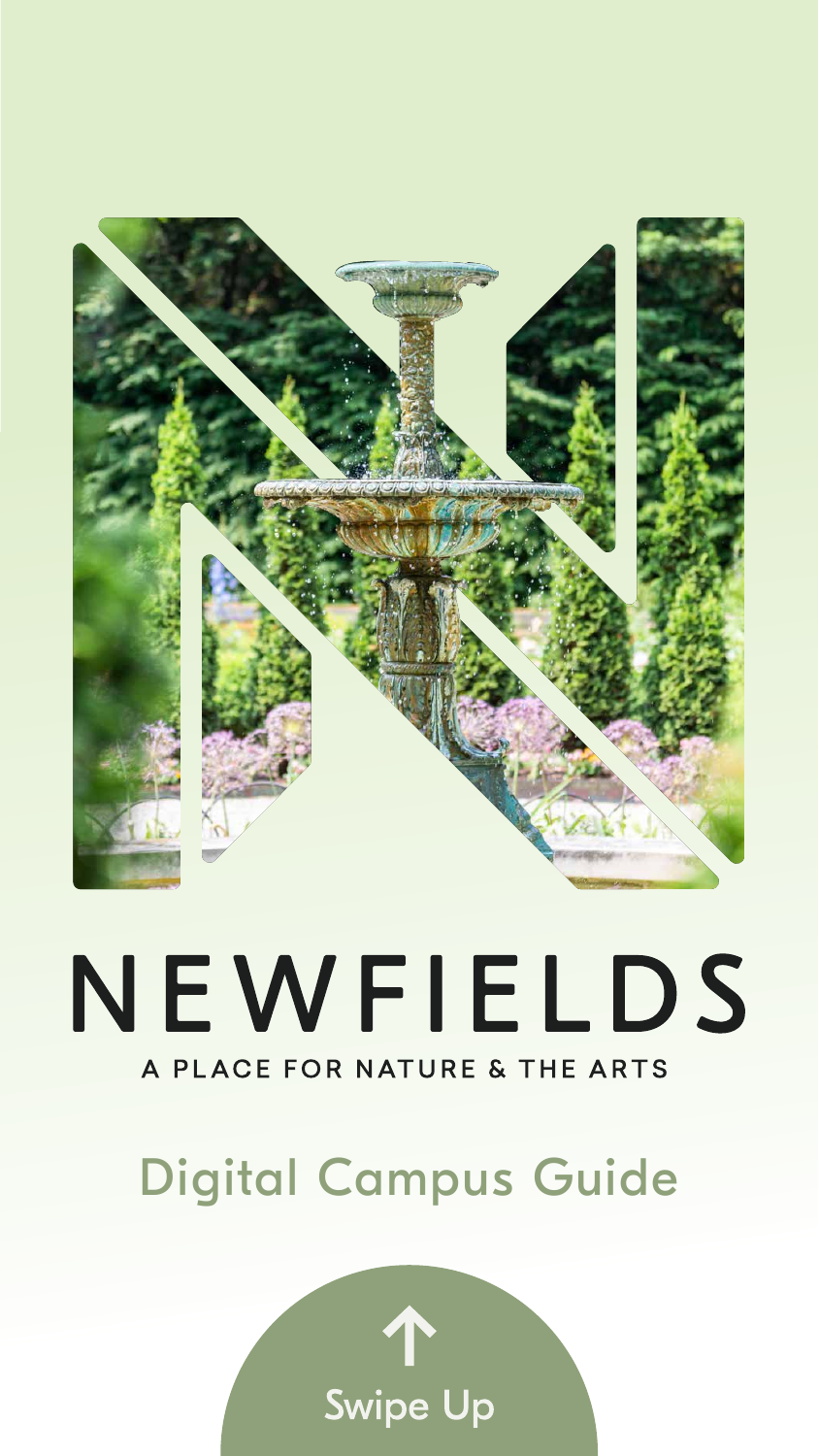[Café • Museum & Garden Shop](#page-7-0) Theater • Studios • Library Lecture Hall

## Click on an **area of our campus** to learn more



## Floor 1

[Floor 2](#page-8-0)

[Floor 3](#page-9-0)

### [The Garden](#page-10-0)

### [Fairbanks Park](#page-11-0)

American Art • European Art Decorative Arts • Glass Art Native American Art

Floor 4 Something grand is coming in Summer 2021

African Art • Asian Art Textile and Fashion Arts Design Art • Ancient Art

#### **Need help?** Look for Newfields staff and volunteers throughout campus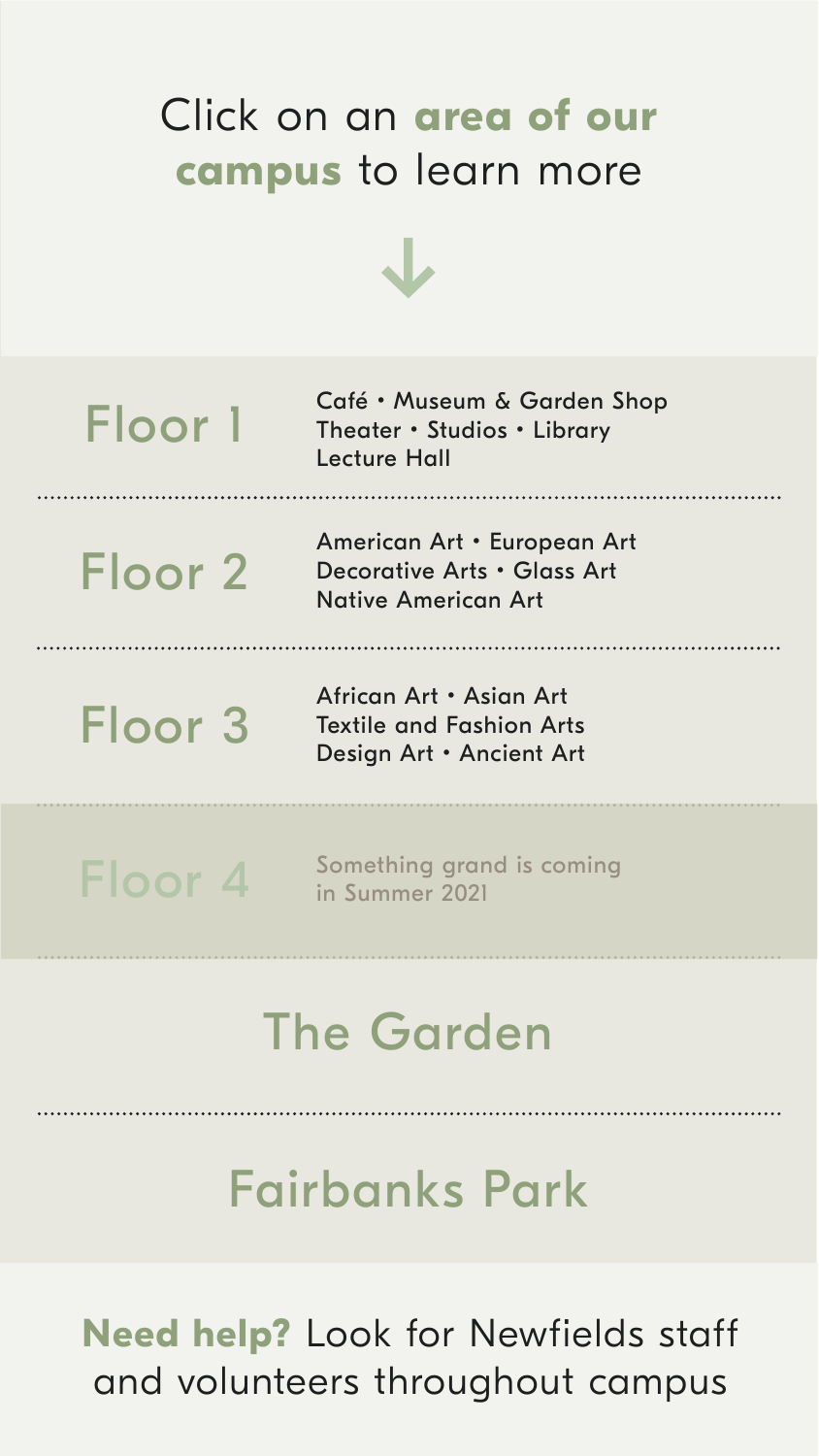## **Loved your visit today?** Check out ways to stay involved.



[Events](https://discovernewfields.org/calendar)

## [Future Exhibitions](https://discovernewfields.org/exhibitions)

#### **Need help?** Look for Newfields staff and volunteers throughout campus

## [Volunteer](https://discovernewfields.org/give-and-join/volunteer)

## [Newfields Magazine](https://discovernewfields.org/newsroom)

## [Donate](https://discovernewfields.org/give)

## [Become a Member](https://discovernewfields.org/give-and-join/become-member)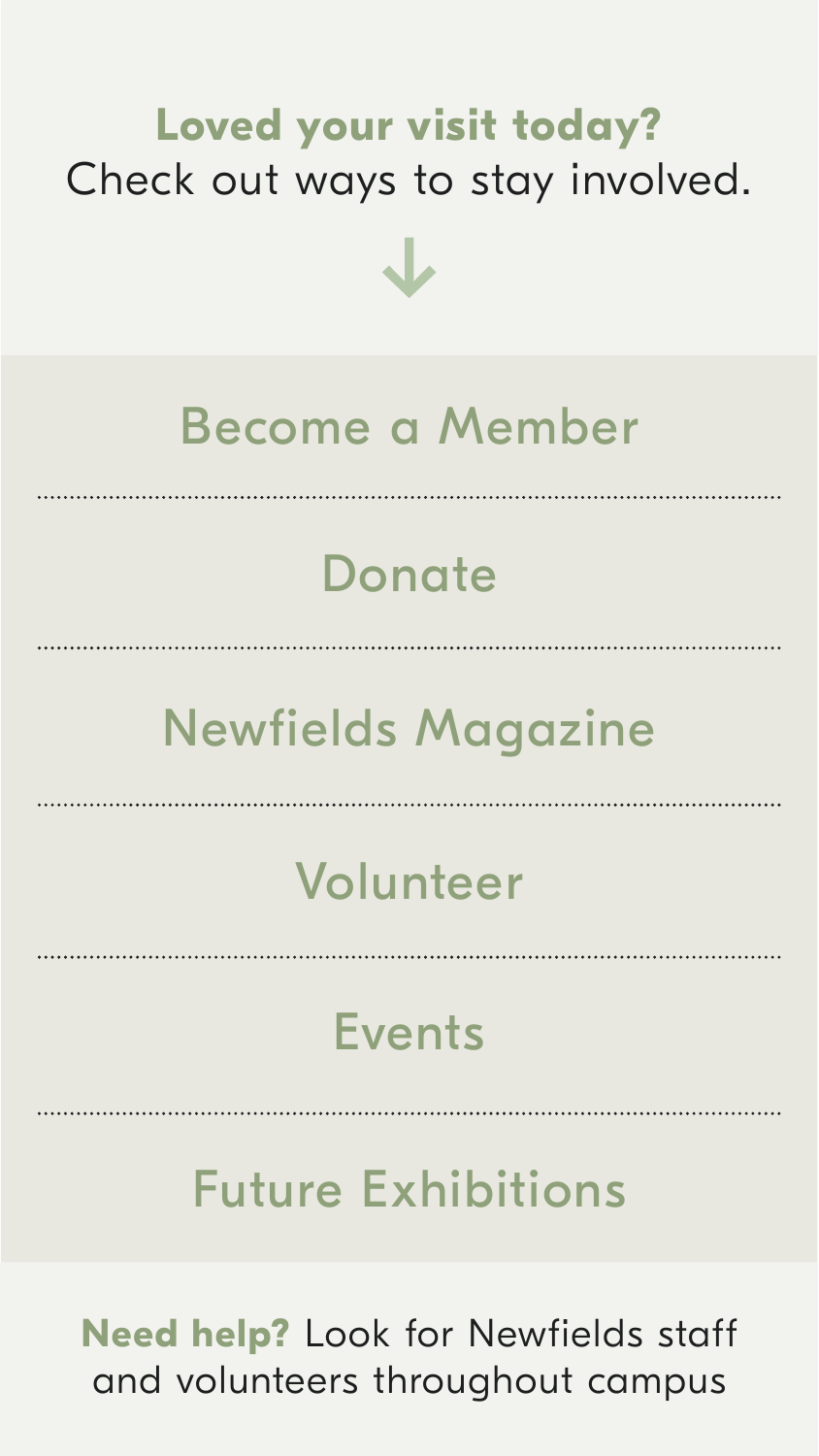- Firearms and other weapons are not allowed on Newfields property.
- Newfields is a smoke-free environment.
- To protect the objects, please do not lean on cases, sculptures, or walls.
- Water bottles with lids are

permitted inside the galleries. However, food, other beverages, and chewing gum are not allowed.

- Guests 15 years and younger must be accompanied by an adult at all times.
- While we love animals, pets are not allowed inside the IMA galleries or The Garden. Leashed pets are welcome in Fairbanks Park.
- Service dogs are welcome at

Newfields. Emotional support, therapy, comfort, or companion animals are not considered service animals under the guidelines of the ADA.







#### Please observe the following guidelines to ensure all guests have a safe and comfortable experience: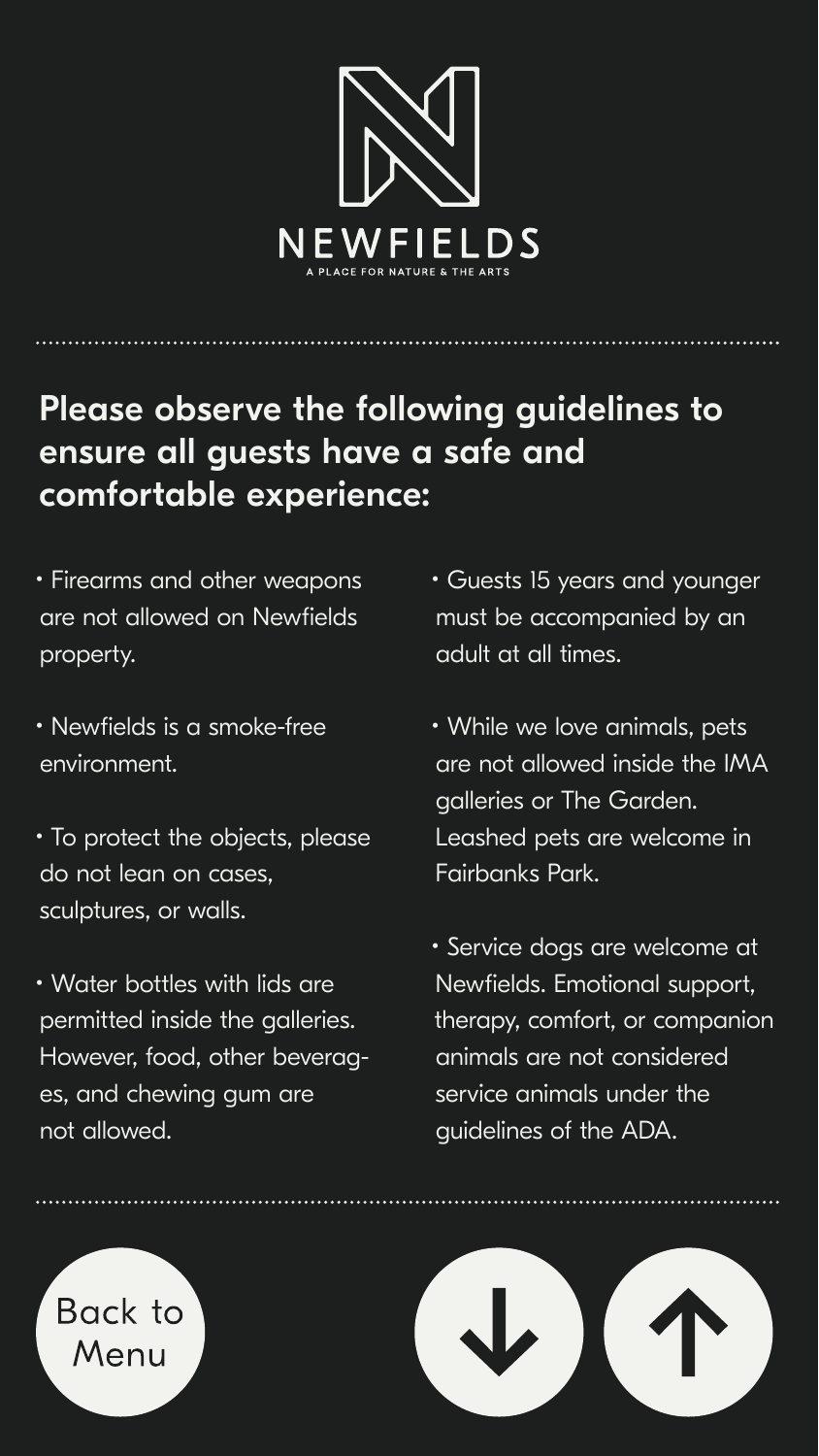

#### Shopping

Visit The Museum & Garden Shop, located inside the Indianapolis Museum of Art, for a unique selection of jewelry, glass, textiles, books, plants, and gift items, many featuring reproductions from the IMA's art collection.

#### **Accessibility**

#### Café

Located inside the Indianapolis Museum of Art, the café is ideal for a quick lunch or a leisurely meal with family or friends. Options like hand-crafted soups, seasonal salads, and artisan sandwiches. Indoor and outdoor seating available.



Newfields is a historic landscape and property with unpaved pathways and uneven footing. There are areas where wheelchairs and strollers are not accessible. Accessible areas are outlined in white on the map.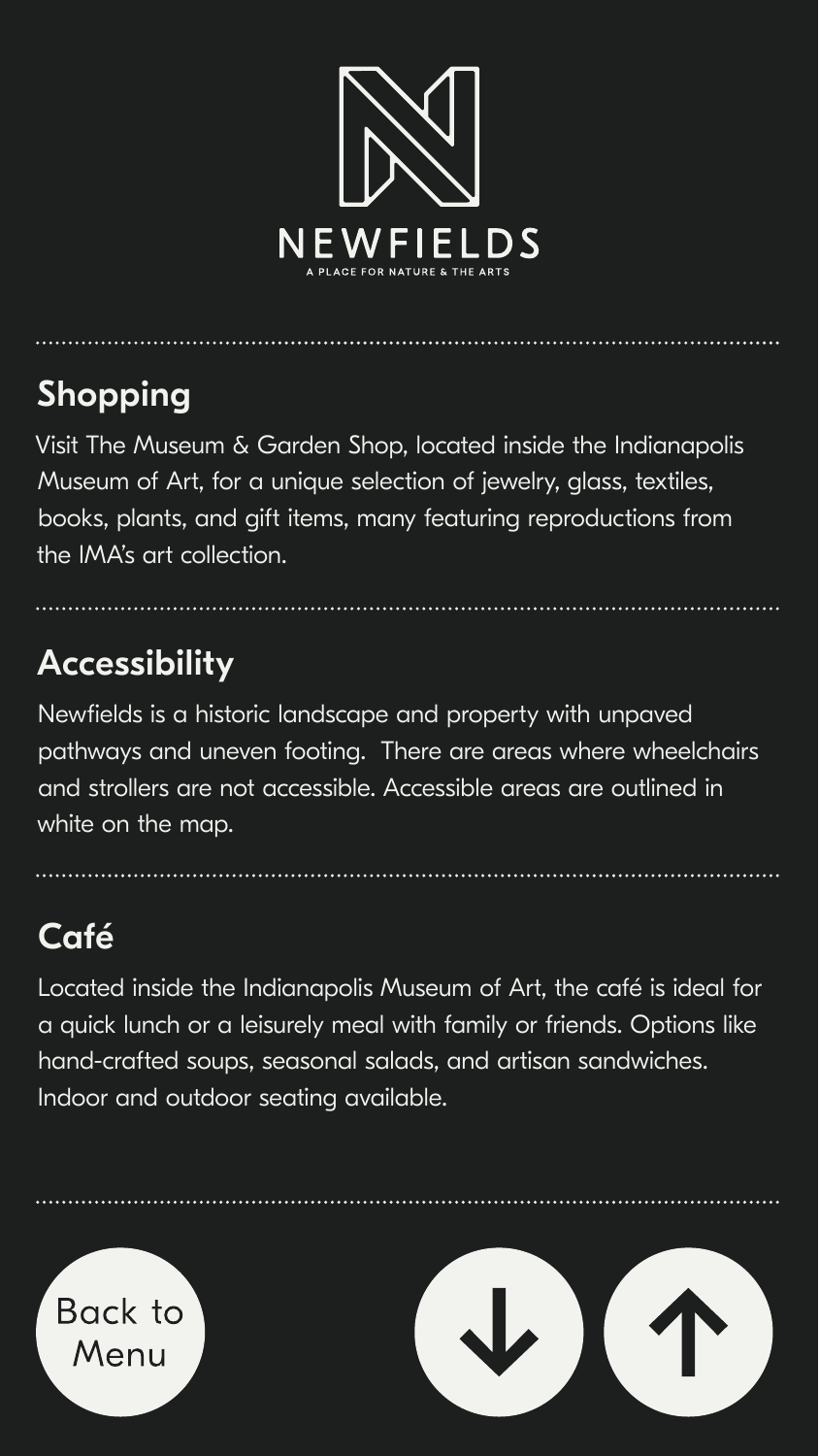

#### Photography

Photography is permitted for private, noncommercial use only. Flash photography, tripods, monopods (including selfie sticks), drones, and other photographic equipment are not permitted in the IMA galleries, Lilly House, or Greenhouse. For more information visit discovernewfields.org/photography-policy.

#### Disclaimer

Each person entering Newfields and its properties grants Newfields permission to create photographs, videos, and audio materials, and/or otherwise reproduce their image, likeness, and/or voice without compensation for archival, educational, promotional, marketing, website, commercial, and such other purposes as Newfields will determine.



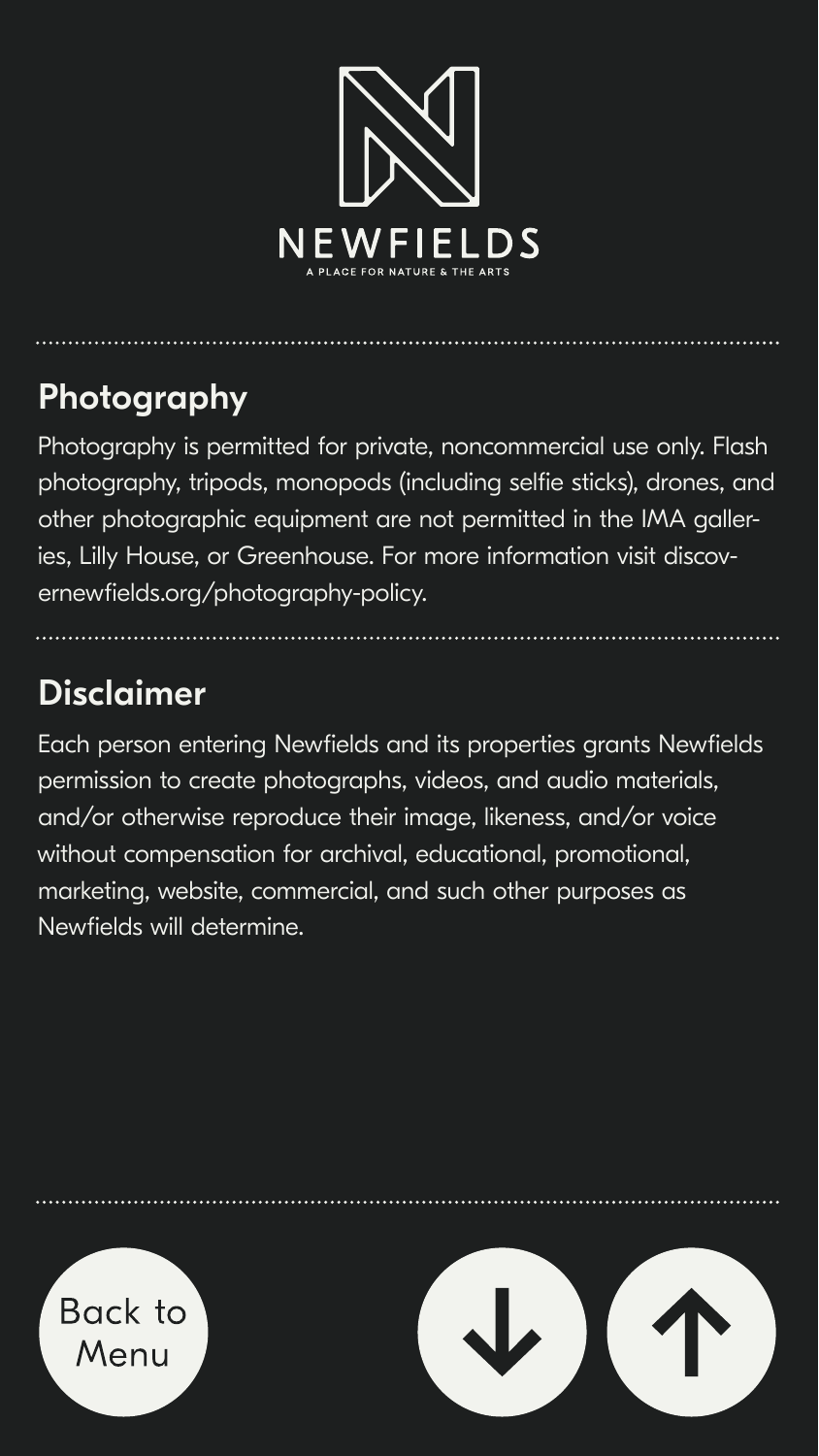

#### Virginia B. Fairbanks Park Reminders

- Open sunrise to sunset.
- Dogs on leashes are welcome. Please clean up after your pet.
- Fishing is permitted. State regulations enforced.
- · Swimming, boating, and rafting are not allowed on the lake.
- · Picnics are welcome. No grills, fires, or alcoholic beverages.
- · Motorized vehicles are not allowed. Bike racks available.
- · Firearms and weapons are prohibited.
- · Please only use Park equipment for intended purposes. Newfields is not responsible for injury.
- · Bathrooms at Ruth Lilly Visitors Pavilion are open seasonally.
- Looking to host an event in the Park?

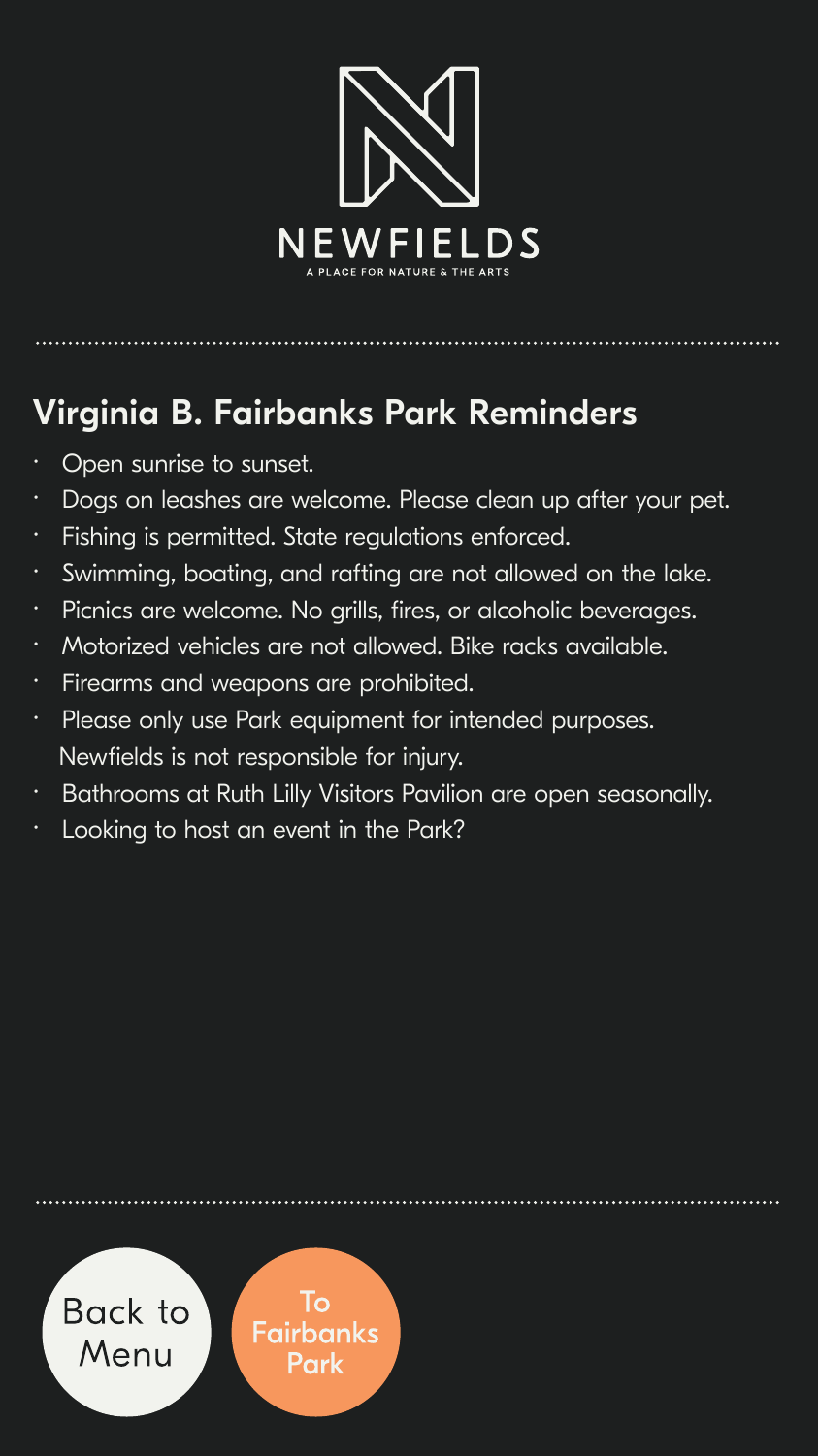<span id="page-7-0"></span>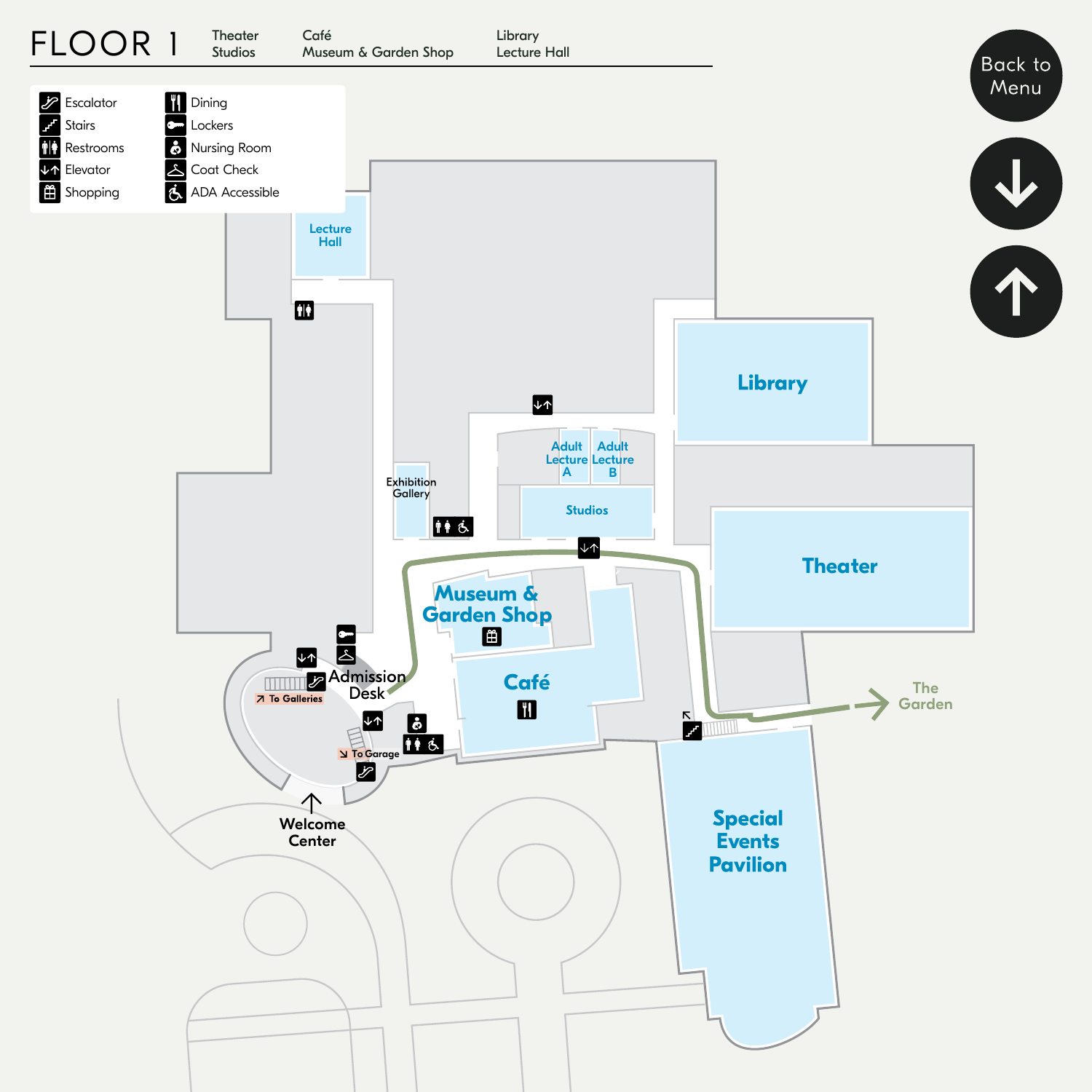

#### <span id="page-8-0"></span>FLOOR 2 American Art European Art Decorative Arts Glass Art Native American Art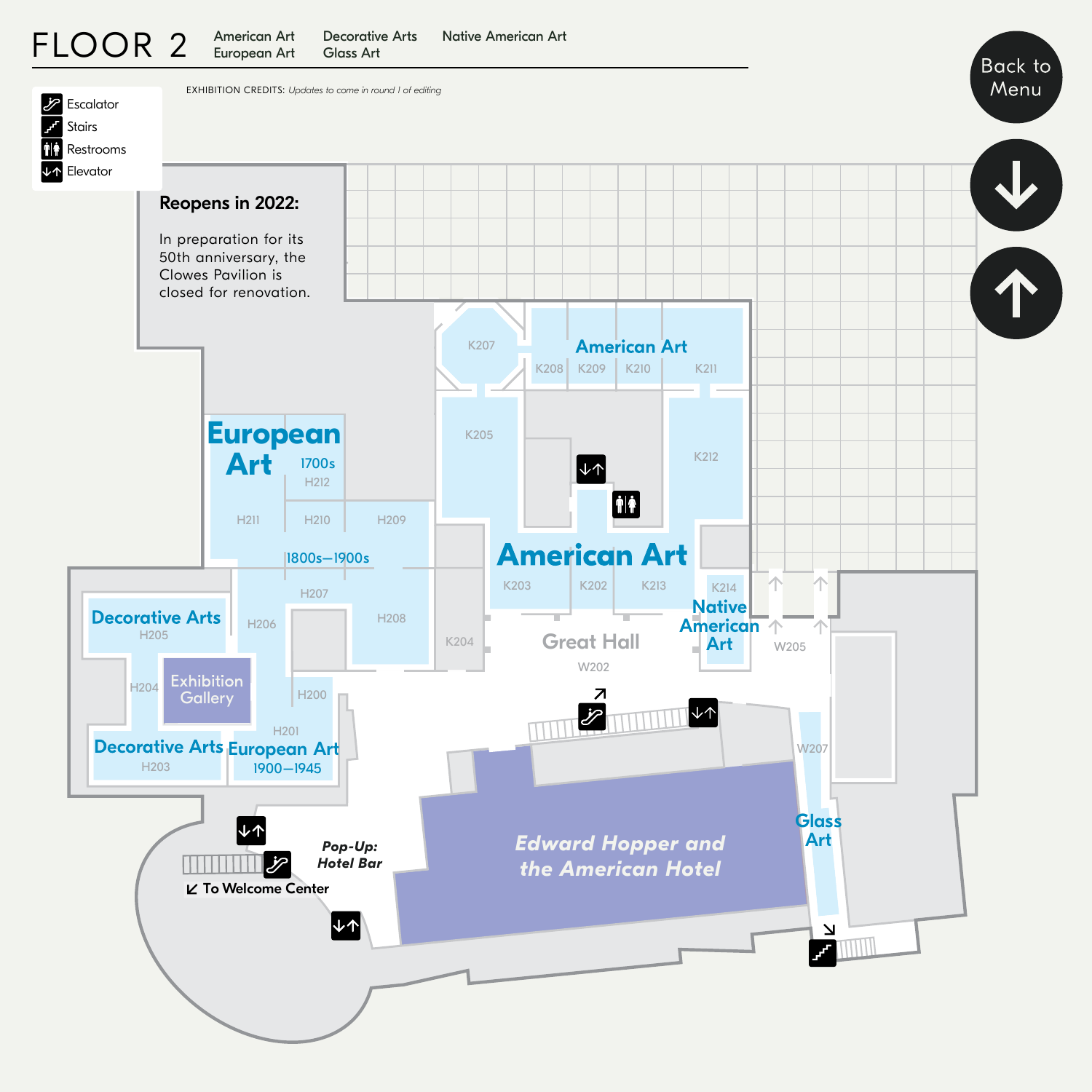<span id="page-9-0"></span>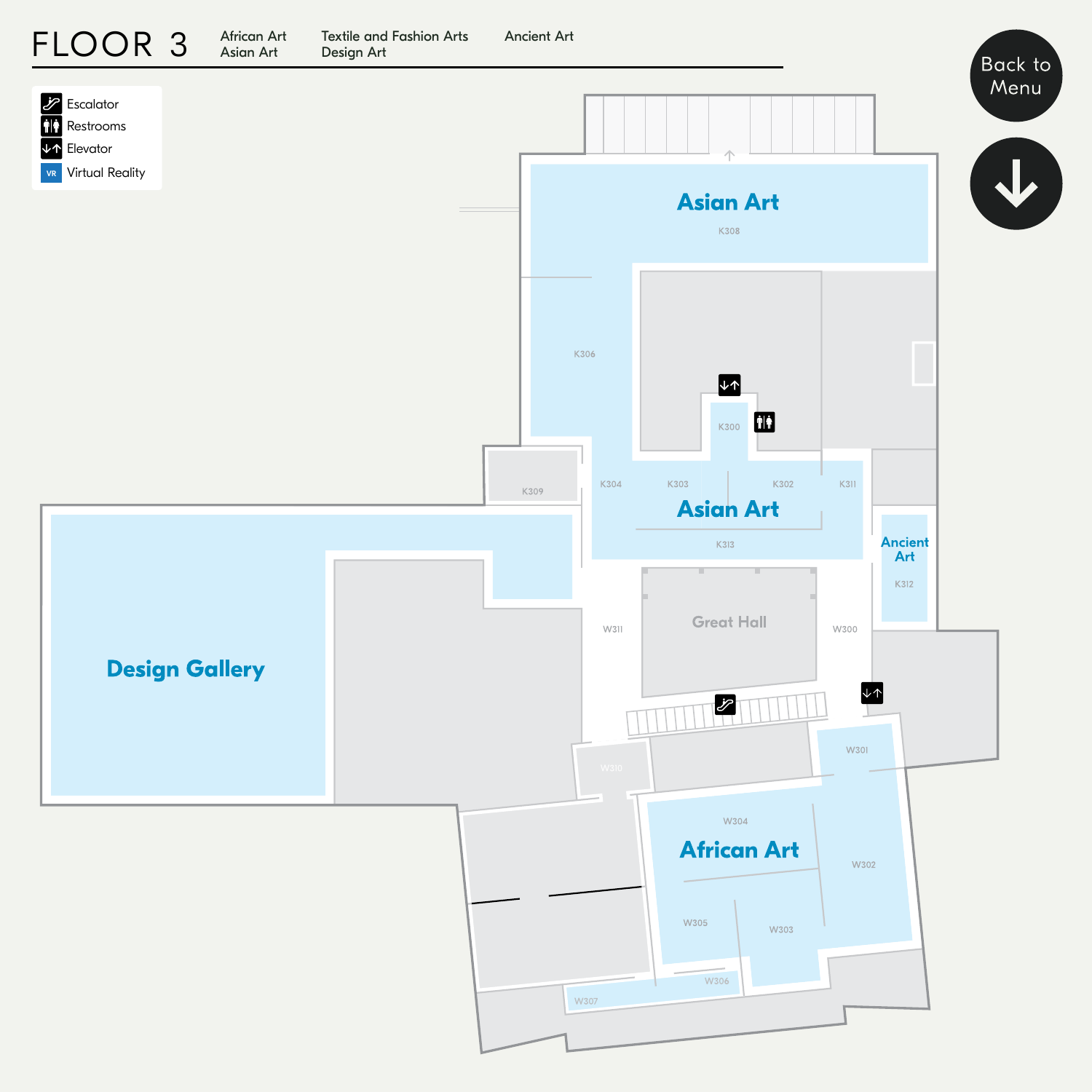<span id="page-10-0"></span>